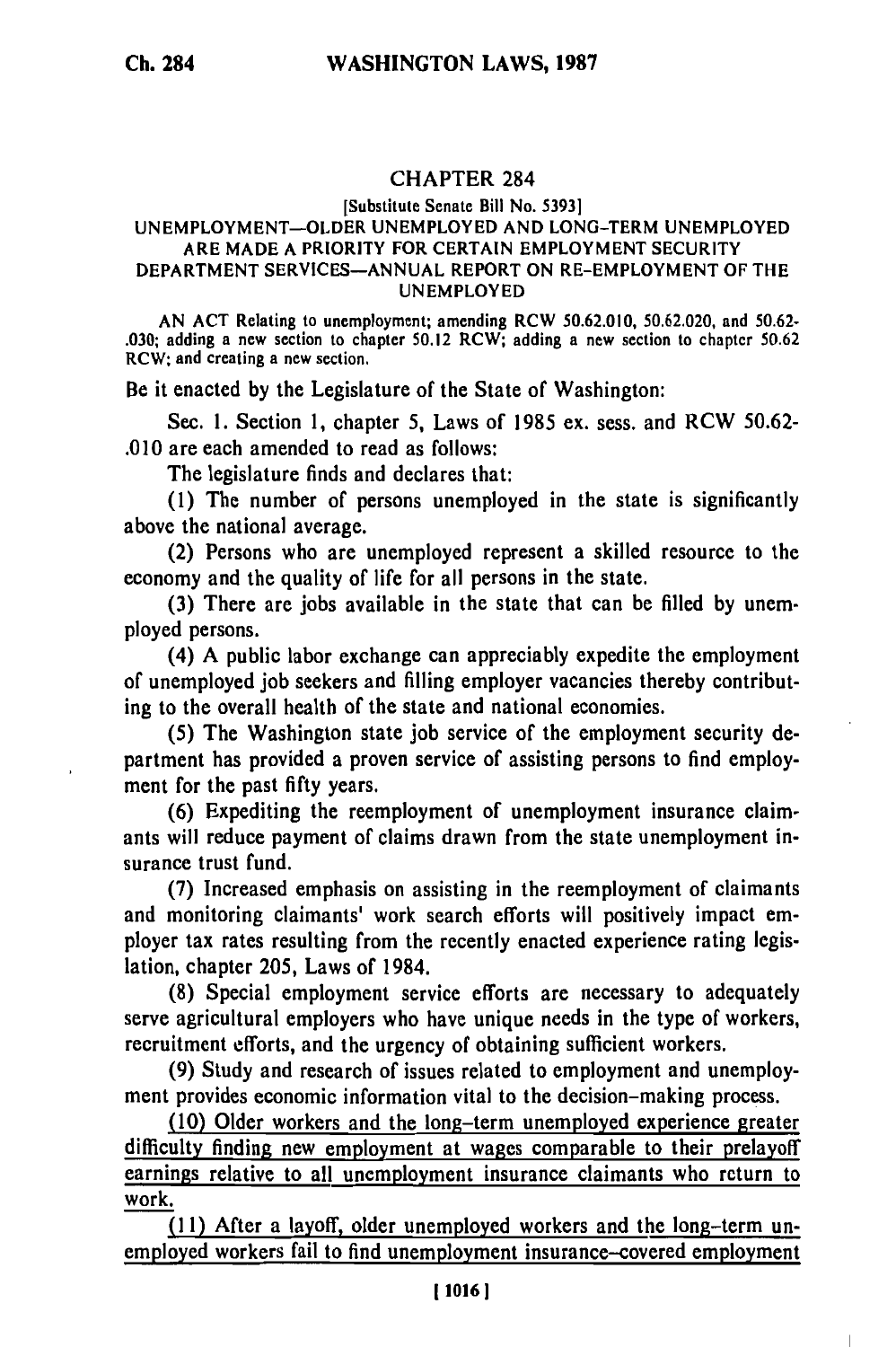at a much higher rate than other groups of unemployment insurance claimants.

The legislature finds it necessary and in the public interest to establish a program of **job** service to assist persons drawing unemployment insurance claims to find employment, to provide employment assistance to the agricultural industry, and to conduct research into issues related to employment and unemployment.

Sec. 2. Section 2, chapter **5,** Laws of **1985** ex. sess. and RCW **50.62-** .020 are each amended to read as follows:

Unless the context clearly requires otherwise, the definitions in this section apply throughout this chapter.

**(1)** "Job service" means the employment assistance program of the employment security department;

(2) "Employment assistance" means services to unemployed persons focused on and measured **by** the obtaining of employment;

(3) "Labor exchange" means those activities which match labor supply and labor demand, including recruitment, screening, and referral of qualified workers to employers;

(4) "Special account of the administrative contingency fund" means that fund under RCW 50.24.014 established within the administrative contingency fund of the employment security department which provides revenue for the purposes of this chapter.

**(5)** "Continuous wage and benefit history" means an information and research system utilizing a longitudinal data base containing information on both employment and unemployment.

**(6)** "Long-term unemployed" means demographic groups of unemployment insurance claimants identified by the employment security department pursuant to section 4(l)(e) of this **1987** act which have the highest percentages of persons who have drawn at least fifteen weeks of unemployment insurance benefits or have the highest percentage of persons who have exhausted their unemployment insurance benefits.

**(7)** "Older unemployed workers" means unemployment insurance claimants who are at least **fifty** years **of** age.

Sec. **3.** Section **3,** chapter **5,** Laws of **1985** ex. sess. and RCW **50.62- .030** are each amended to read as follows:

Job service resources shall be used to assist with the reemployment of unemployed workers using the most efficient and effective means of service delivery. The **job** service program of the employment security department may undertake any program or activity for which funds are available and which furthers the goals of this chapter. These programs and activities ((may)) shall include, but are not limited to:

**(1)** Giving older unemployed workers and the long-term unemployed the highest priority for all services made available under this section. The employment security department shall make the services provided under this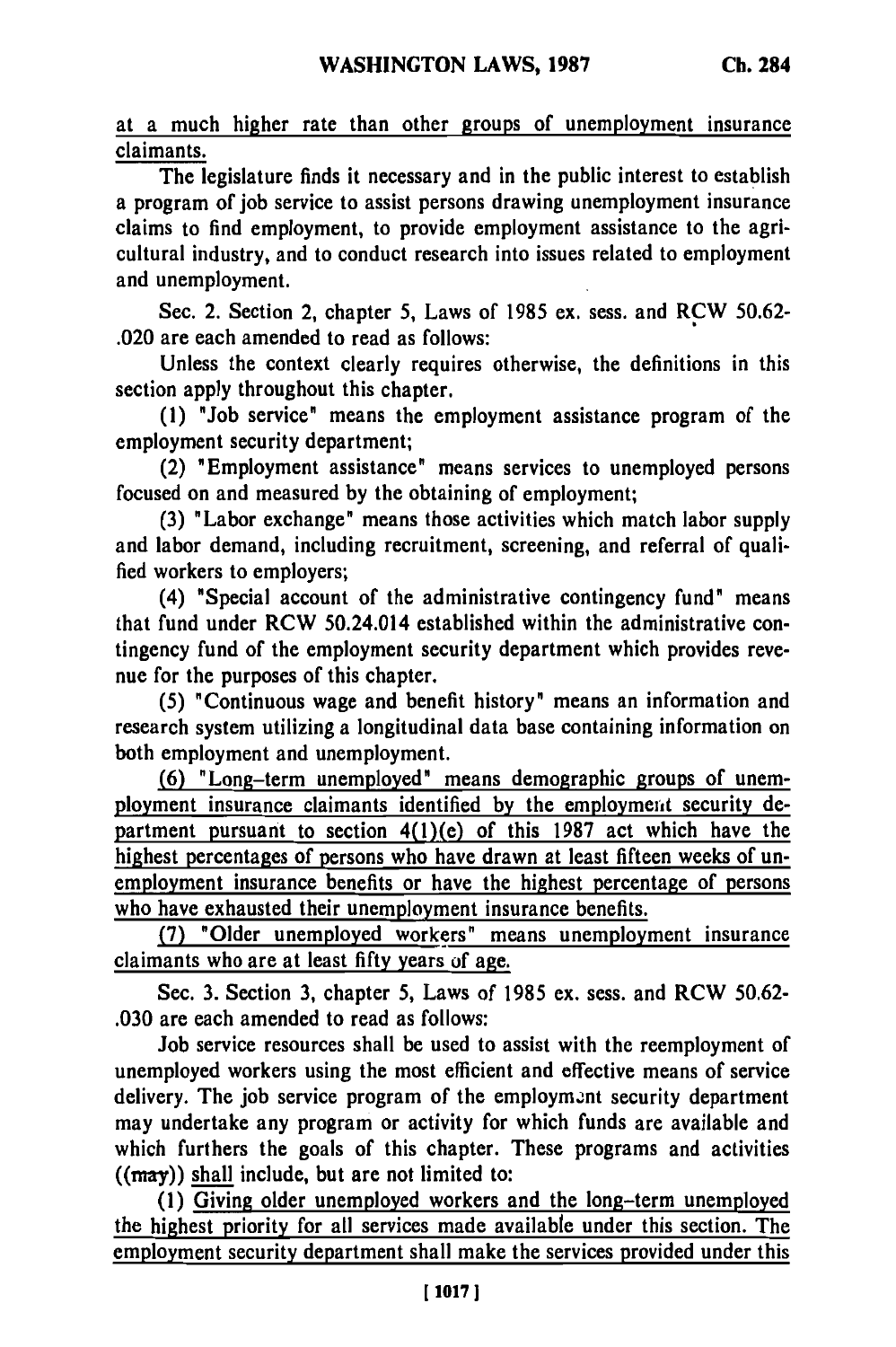chapter available to the older unemployed workers and the long-term unemployed as soon as they register under the employment assistance program;

**(2)** Supplementing basic employment services, with special **job** search and claimant placement assistance designed to assist unemployment insurance claimants to obtain employment;

 $((2))$  (3) Providing employment services, such as recruitment, screening, and referral of qualified workers, to agricultural areas where these services have in the past contributed to positive economic conditions for the agricultural industry;

**(((3))) (4)** Providing otherwise unobtainable information and analysis to the legislature and program managers about issues related to employment and unemployment; and

 $((\langle 4 \rangle) )$  (5) To research and consider the degree to which the employ**ment** security department can contract with private employment agencies, private for-profit and not-for-profit organizations in the fields of **job** place**ment,** vocational counseling, career development, career change and employment preparation on a fee for service-performance basis.

**NEW SECTION.** Sec. 4. A new section is added to chapter **50.62** RCW to read as follows:

**(1)** Each year the employment security department shall publish an annual report on the unemployed based on research conducted on the continuous usage and benefit history and other sources that identifies:

(a) The demographic groups of unemployment insurance claimants that experience the greatest difficulty finding new employment with wages comparable to their prelayoff earnings;

**(b)** The demographic groups of unemployment insurance claimants that have the highest rates of failure to find unemployment insurance covered-employment after a layoff;

(c) The demographic, industry, and employment characteristics of the unemployment insurance claimant population most closely associated with the exhaustion of an unemployment claim;

**(d)** The demographic, industry, and employment characteristics of those locked-out workers who are eligible for unemployment compensation under RCW **50.20.090;** and

(e) The demographic groups which are defined as the "long-term unemployed" for purposes of this chapter. This listing shall be updated each year.

(2) The employment security department shall continue to fund the continuing wage and benefit history at a level necessary to produce the annual report described in subsection **(1)** of this section.

**NEW SECTION.** Sec. **5. A** new section is added to chapter **50.12** RCW to read as follows: